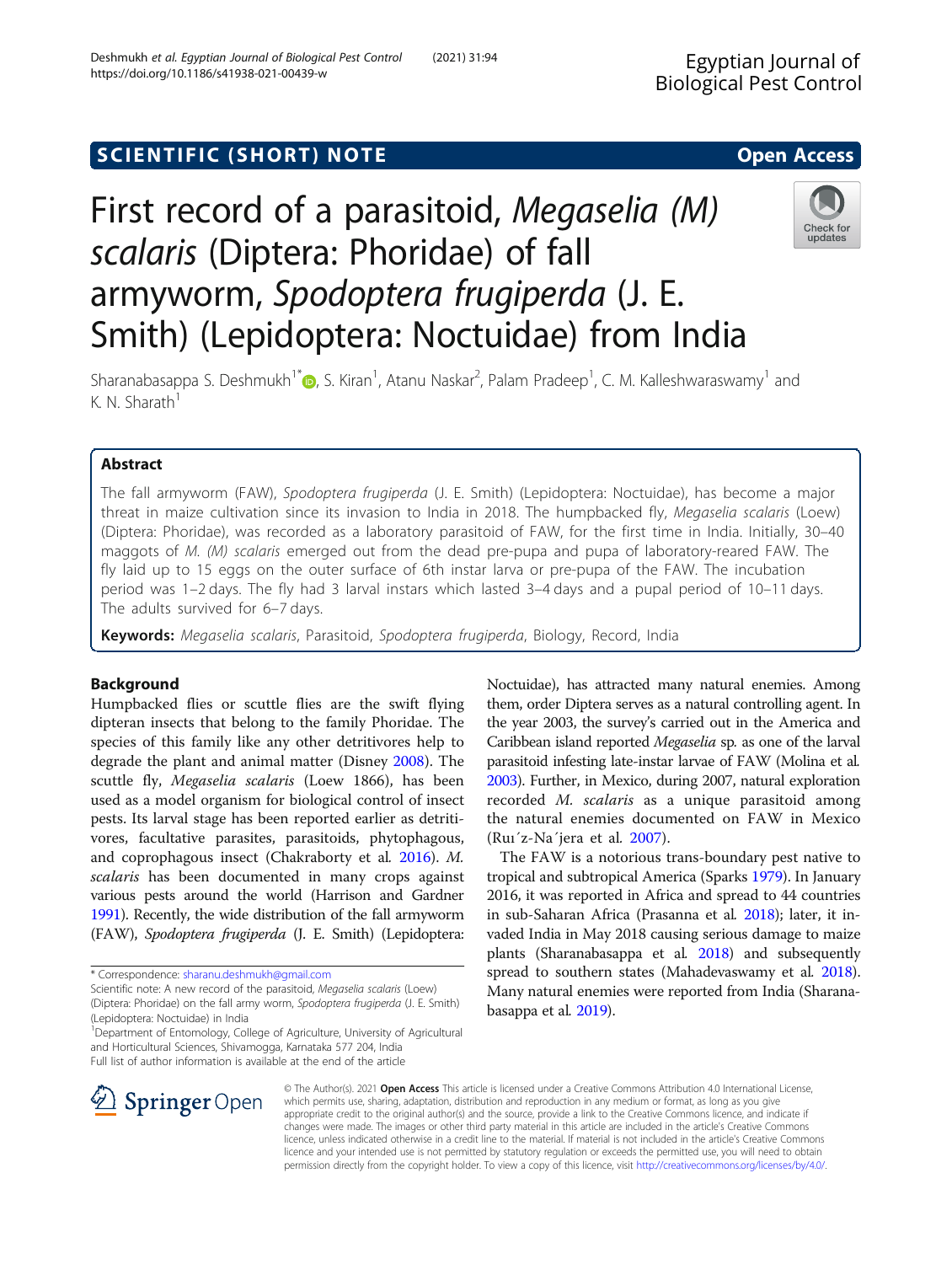### <span id="page-1-0"></span>Methods

The parasitoid was recorded for the first time in India from a field population of FAW, collected from Shivamogga district of Karnataka, near a village named Kudurekonda located 14.1365° N and 75.5306° E, during September, 2020. The field collected larvae were reared under laboratory conditions at a temperature of 25 °C and 75–80% RH. Later, adult parasitoids were noticed emerging out from the pupae of these field-collected larvae. The adult parasitoids were stored in 70% ethanol for identification at Diptera Section, ZSI, Kolkata. The biology of M. scalaris was studied on 5th or 6th instar larvae of FAW under laboratory conditions. Initially, the pupae of the parasitoid were collected from the infested culture of FAW. After adults' emergence from the pupae, a pair of adult parasitoids were released into 3 individual plastic boxes separately, each containing 5 head crushed (to avoid cannibalism) 6th instar FAW larvae, 5 pre-pupa, and 5 pupae, respectively. The parasitoid adults were provided 10% honey solution as food. Further, rearing of the parasitoids was carried out as per methodology adopted by Chakraborty et al. [\(2016](#page-2-0)).

## Results

## Taxonomical identification Megaselia scalaris (Loew) (Diptera: Phoridae)

The materials examined are as follows: INDIA: Karnataka, Shivamogga, Kudurekonda, 14° 7′ 59″ N, 75° 30′ 48″ E, 666 m, 15.ix. 2020, Coll. Sharanabasappa, ex. Fall armyworm  $(3\sqrt{2}, 3\sqrt{2})$ .

The adult fly was yellowish brown with many long bristles; the supra-antennal bristles were equidistant. The thorax was brownish dorsally, the prothoracic pleura had many small hairs and 2–4 long ventral bristles; the mesopleuron was lacking distinctive bristles, the scutum had indistinct brown markings having a pair of long bristles at the posterior margin; the scutellum had 2 pairs of bristles; legs were paler; the femur was enlarged, it was darker apically with dark brown small hairs, halters creamy yellowish, wings with half of the costal margin densely fringed; and the abdomen was darker brown (Fig. 1f, g).

#### Preliminary biological data of Megaselia scalaris (Loew)

As many as 30–40 maggots emerged out of the dead pre-pupae (Fig. 1a) and pupae of FAW. Two days post



Fig. 1 Developmental stages of Megaselia scalaris. a Maggots emerging out of infested larva. b Eggs laid on later instar larva. c Eggs laid on prepupa. d Three instars of maggot. e Female and male pupa. f Adult male. g Adult female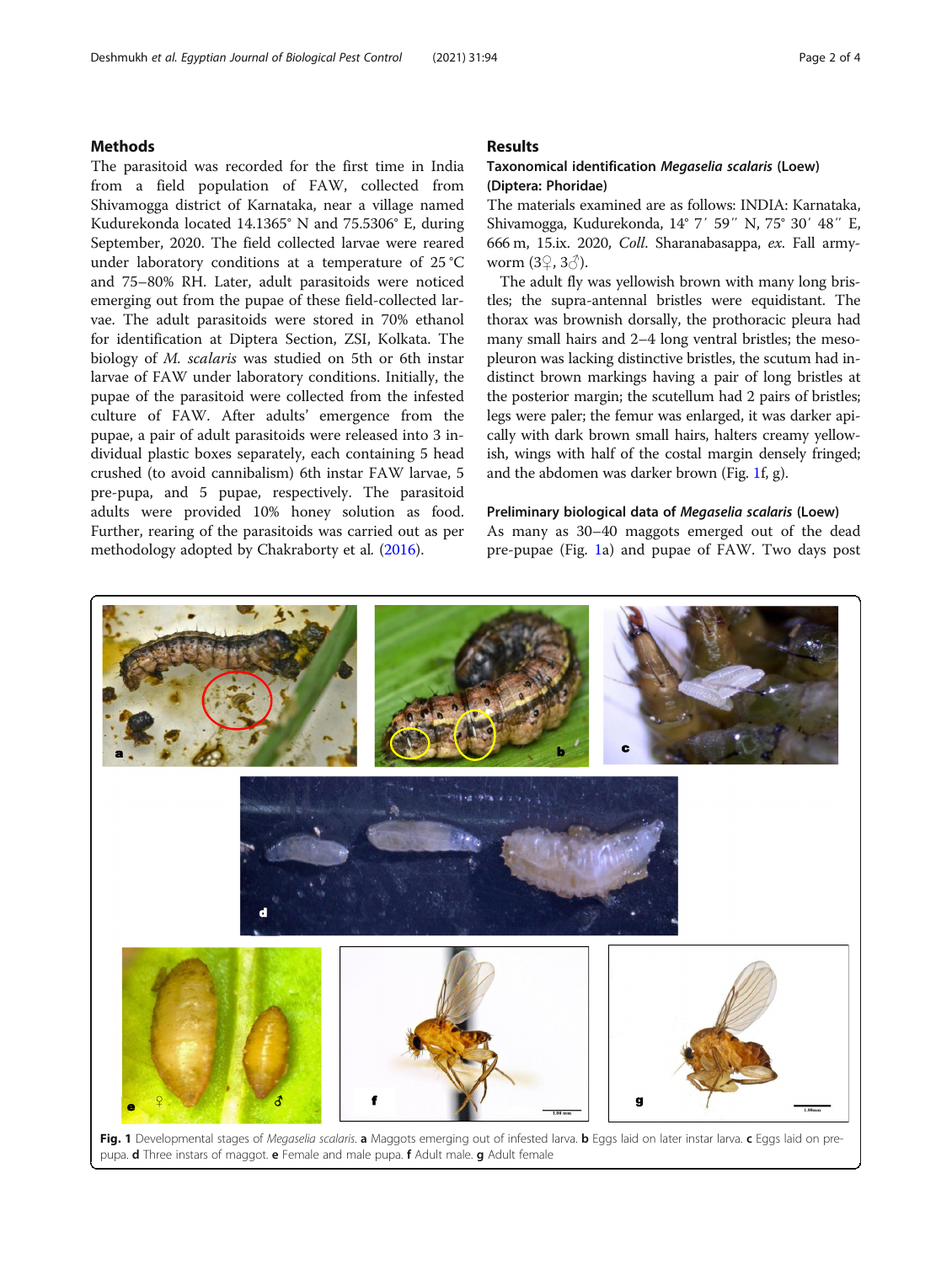<span id="page-2-0"></span>release, the oviposition by the parasitoids was observed on the outer surface of late-instar larvae in which they are about to pupate and also on pre-pupae and pupae. The adult fly laid pearl white coloured eggs of about 1– 15 on the outer surface of the FAW 6th instar larvae (Fig. [1](#page-1-0)b) and pre-pupae (Fig. [1](#page-1-0)c). One to 2 days after egg-laying, creamy white maggots emerged. Three larval instars were recorded by mean durations of 1–2 days each (Fig. [1d](#page-1-0)). The pupa is of coarctate type, light brown in colour, with 2 pairs of spiracles observed on each end of the pupa (Amphineustic). Another interesting structure on the male and female pupae was the presence of respiratory tube or thoracic horn. The pupal period ranged from 10 to 11 days. Male and female pupae could be distinguished based on size (Fig. [1e](#page-1-0)). Usually, adult females were larger than the males. The fed adults' longevity on 10% honey solution ranged 6–7 days under laboratory conditions.

## **Discussion**

This study is a new record of M. scalaris as a parasitoid of FAW in India; however, it has already been reported to infest FAW from the neighbouring country China (Tang et al. [2021\)](#page-3-0). Eggs were found on the outer surface of 6th instar larvae or pre-pupae of FAW. Benner (1985) reported the female fecundity of about 1–100 matured eggs in one batch. In the present study, the female laid 1–15 eggs. The present study reported the emergence of 30–40 maggots from the pre-pupa and dead pupa of FAW. Similarly, El-Hawagry et al. (2021) had observed the emergence of 40–50 larvae per individual of parasitized Green stink bug, Nezara viridula. Three larval instars of M. scalaris were recorded, which are in line with the findings of Kaneko et al. (1978). The pupal period in the present study ranged from 10 to 11 days, which are dissimilar with findings of Benner and Ostermeyer (1980) who reported that male larvae of M. scalaris pupate 2 days earlier than the female larvae at 25 °C. Apart from the size, males and females can also be differentiated based on the modification of the last abdominal segment, i.e. narrow extension of 6th abdominal tergite (in case of female), and distinct terminalia that was easily distinguished in case of males (Brown and Oliver 2007).

## Conclusion

The present study is just a new record of the parasitoid M. scalaris on FAW in India. Further studies on its parasitization of M. scalaris under laboratory and field conditions are needed.

#### Abbreviations

FAW: Fall armyworm; sp.: Species; Fig.: Figure; ZSI: Zoological Survey of India

#### Acknowledgements

We gratefully acknowledge the support, guidance, and encouragement of Director of Research, University of Agricultural and Horticultural Sciences, Shivamogga, for valuable suggestions.

#### Authors' contributions

SSD, KS, KCM, and PP: data collection. SD, KS, KCM, and PP: original draft writing. SKN: manuscript editing and photographs. AN: species identification. All authors have read and agreed to the published version of the manuscript.

#### Funding

No funding received

#### Availability of data and materials

All data are available in the manuscript.

#### Declarations

Ethics approval and consent to participate Not applicable

#### Consent for publication

Not applicable

#### Competing interests

The authors declare that they have no competing interests.

#### Author details

<sup>1</sup>Department of Entomology, College of Agriculture, University of Agricultural and Horticultural Sciences, Shivamogga, Karnataka 577 204, India. <sup>2</sup>Diptera Section, Zoological Survey of India, Kolkata, West Bengal 700 053, India.

#### Received: 8 January 2021 Accepted: 8 June 2021 Published online: 17 June 2021

#### References

- Benner DB (1985) Oocyte development and fecundity in Megaselia scalaris (Phoridae: Diptera). Int J Entomol Res 27(3):280–288
- Benner DB, Ostermeyer EC (1980) Some observations on the life history of the fly Megaselia scalaris Loew (Phoridae) with special reference to the eclosion pattern. J Tenn Acad Sci 55(3):103–105
- Brown BV, Oliver H (2007) First records of Megaselia scalaris (Loew) and M. spiracularis Schmitz (Diptera: Phoridae) from New Zealand, with additional information on other worldwide species. NZ Entomol 30:85–87
- Chakraborty A, Naskar A, Parui P, Banerjee D (2016) Developmental variation of Indian thermophilic variety of scuttle fly, Megaselia (Megaselia) scalaris (Loew, 1866) (Diptera: Phoridae) on different substrates. Scientifica 2016:1–10. <https://doi.org/10.1155/2016/4257081>
- Disney RHL (2008) Natural history of the scuttle fly, Megaselia scalaris. Ann Rev Entomol 53(1):39–60. <https://doi.org/10.1146/annurev.ento.53.103106.093415>
- El-Hawagry MSA, Ebrahim AME, Nada MSE (2021) First detection of Megaselia scalaris (Loew) (Diptera: Phoridae) as a facultative endoparasitoid of Nezara viridula (L.) (Hemiptera: Pentatomidae). Egypt J Biol Pest Control 31(1):1–7
- Harrison RD, Gardner WA (1991) Parasitism of the pecan weevil (Coleoptera: Curculionidae) by Megaselia scalaris (Diptera: Phoridae). J Entomol Sci 26(3): 301–302. <https://doi.org/10.18474/0749-8004-26.3.301>
- Kaneko K, Furukawa E, Kusui Y (1978) Studies on phorid flies (Phoridae, Diptera) in Japan. Part III. New record of Megaselia scalaris (Loew, 1866), collected from Japan. J Aichi Med Univ Ass 6:261–265
- Mahadevaswamy HM, Asokan R, Kalleshwaraswamy CM, Sharanabasappa D, Prasad YG, Maruthi MS, Shashank PR, Ibemu Devi N, Surakasula A, Adarsha S, Srinivas A, Rao S, Vidyasekhar SRM, Shyam Sunder Reddy G, Nagesh SN (2018) Prevalence of "R" strain and molecular diversity of fall armyworm, Spodoptera frugiperda (J.E. Smith) (Lepidoptera: Noctuidae) in India. Indian J Entomol 80(3):544–553
- Molina OJ, Carpenter JE, Heinrichs EA, Foster JE (2003) Parasitoids and parasites of Spodoptera frugiperda (Lepidoptera: Noctuidae) in the Americas and Caribbean basin: an inventory. Fla Entomol 86(3):254–289. [https://doi.org/10.1](https://doi.org/10.1653/0015-4040(2003)086[0254:PAPOSF]2.0.CO;2) [653/0015-4040\(2003\)086\[0254:PAPOSF\]2.0.CO;2](https://doi.org/10.1653/0015-4040(2003)086[0254:PAPOSF]2.0.CO;2)